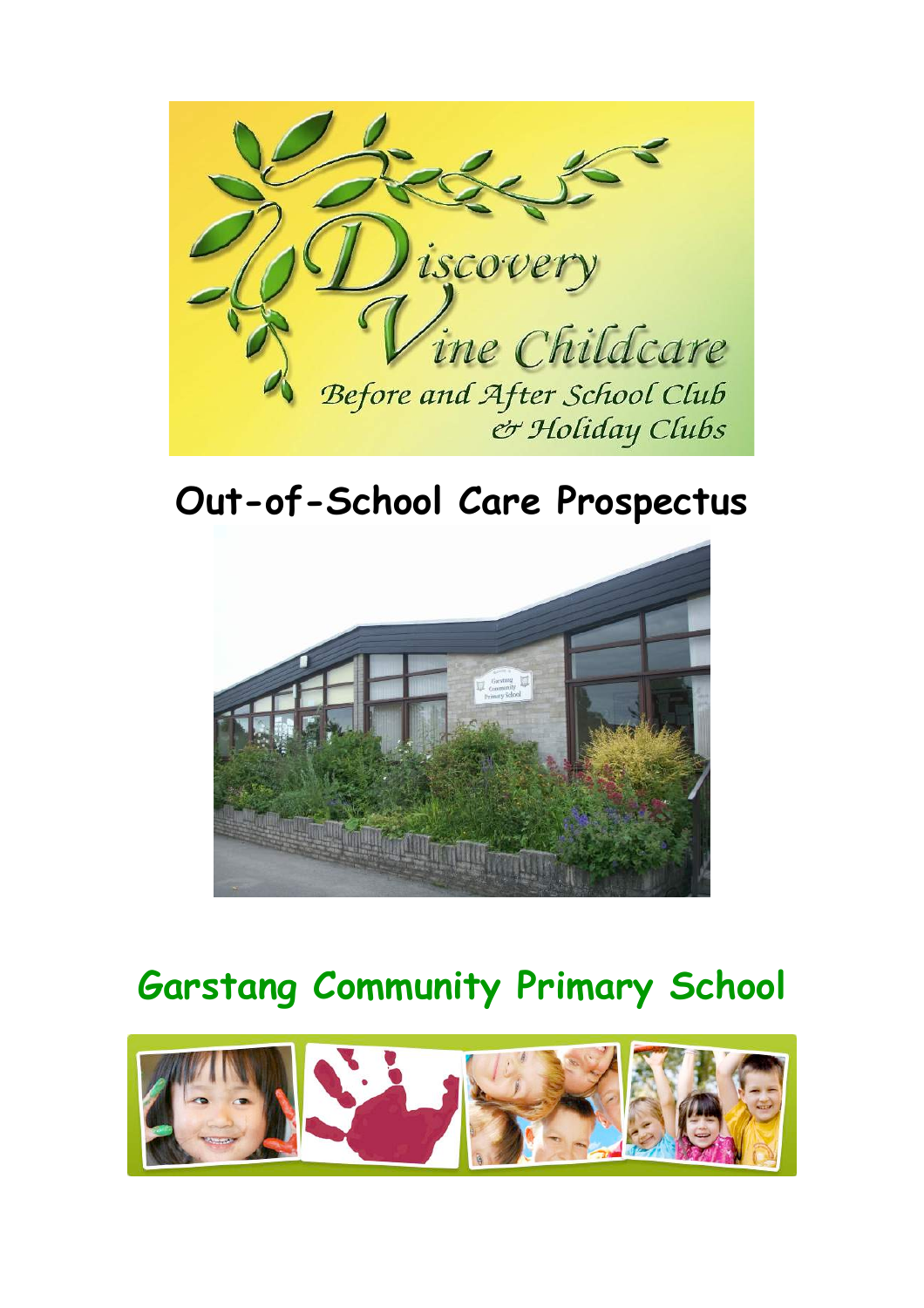# Discovery Vine Childcare

# **Introduction**

Discovery Vine Childcare was founded in 2001 and specialises in out of school care and pre-school education for children aged 2 to 12 years. We endeavour to ensure that the childcare we provide is safe, fun and of high quality, for all children, parents/carers and staff, and this prospectus aims to give you, the parents and carers', confidence in our childcare provision. As this prospectus has been written to introduce our services to you and in the interest of the environment, we have not included the Policies and Procedures, however, a copy is available at each centre on the registration desk and you may request to borrow a copy. A full list of our policies and procedures can be found on the last page of this booklet.

Please read the contents carefully, it is by no means exhaustive but we hope it is useful to you. Please be advised that this prospectus has been developed by the Management, but will continue to develop and evolve. As a parent/carer, we welcome your input in this development. Should you have queries or require further information on any matter we would like to inform you that Discovery Vine warmly welcome visits to all centres from prospective parents. Please contact the Managing Directors or Club Supervisors to make an appointment.

Telephone: 01772 731808

Throughout the prospectus the term 'parent' is used to describe the primary carer(s) of each child in our care and the term 'child' is used to describe any person attending the Before or After School.

# **Our Mission**

Discovery Vine aims to provide high quality, affordable and accessible childcare for parents who have childcare needs due to work, training or other commitments; for parents who would like to enter work or training but have difficulty in doing so due to a lack of childcare and for parents who would like their children to have opportunities to play and socialise in a safe environment out of school hours.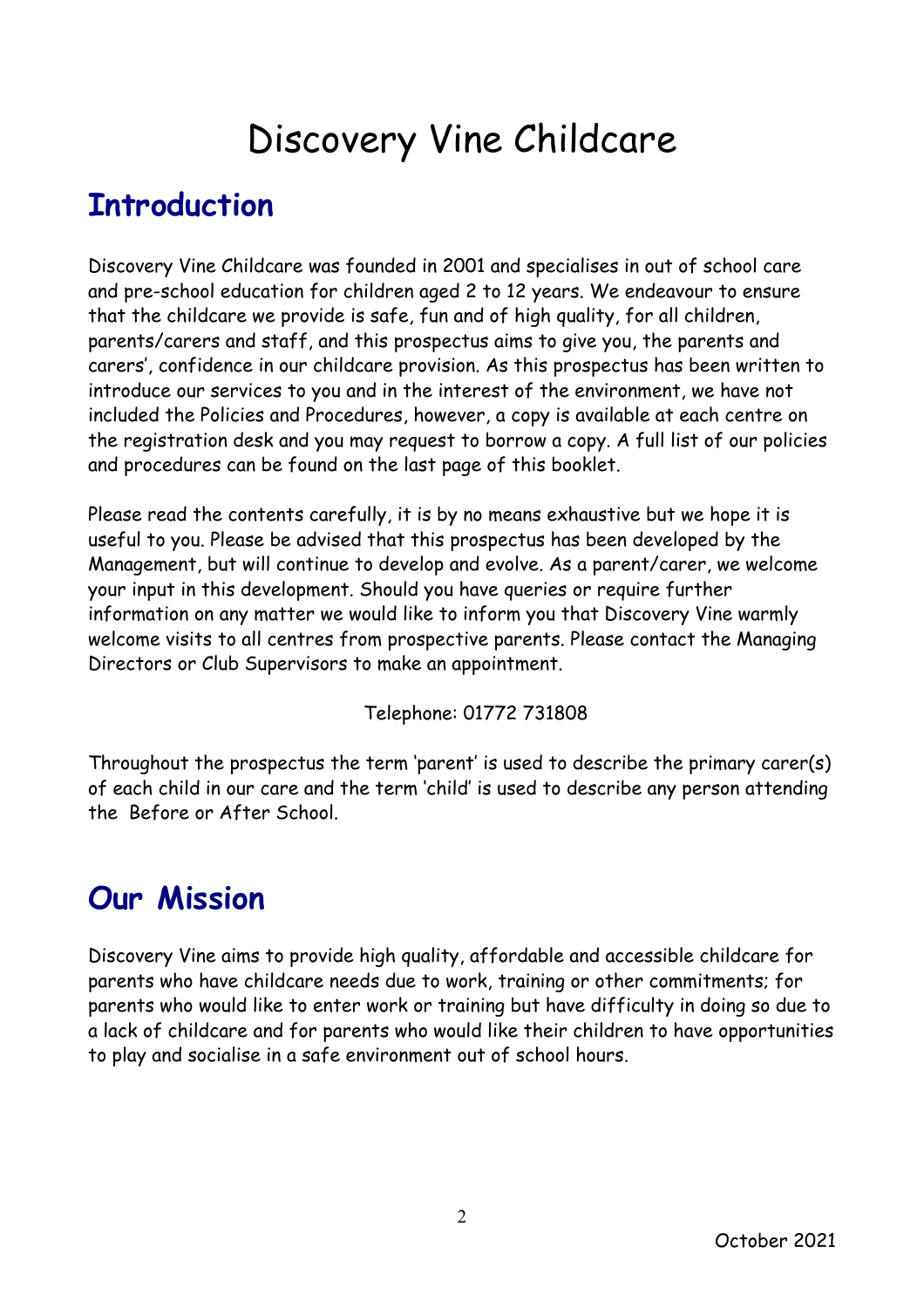# **Every Child Matters at Discovery Vine**

Discovery Vine is committed to work towards the following outcomes, ensuring the welfare and happiness of all the children in our care so they are able to play, learn and develop fully.

- Be Healthy
- Stay Safe
- Enjoy and Achieve
- Make a Positive Contribution
- Gain Skills for the Future

These objectives apply throughout each setting and we are working to meet them through:

- Provision for children's well-being
- Policies and procedures to develop a safe, supportive atmosphere for all children
- Broad and effective support for play, learning and development which covers all of the outcomes
- Targeted services for children that need them
- Work with parents / carers and the wider community

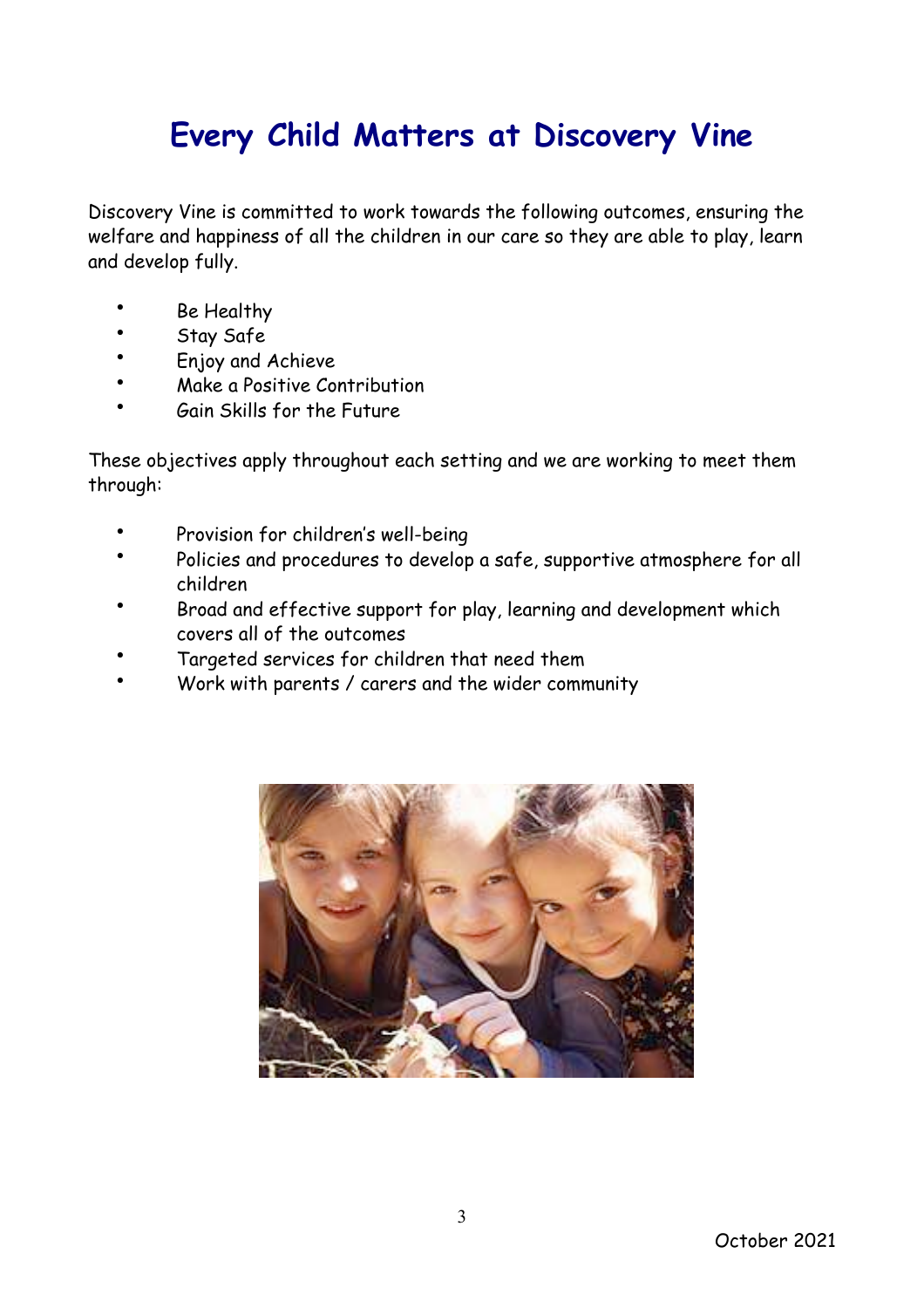# **Be Healthy**

At Discovery Vine, we are committed to helping children stay healthy as part of our commitment to quality. We promote good health of children in two main ways:

#### **Health and Hygiene**

We take necessary steps to: maintain high standards of hygiene: prevent the spread of infection: take appropriate measures when children are ill. We have health and safety policies and procedures that are strictly adhered to with the highest regard for the good health and safety of all children. We ensure that all food related procedures whether carried out by children or staff, including preparation, storage and meal/refreshment, are carried out hygienically and safely in accordance with the Food Safety Act 1990.

#### **Healthy Lifestyle**

At Discovery Vine we aim to provide knowledge with a view to equipping the children with the tools required to develop a sense of healthy living. Through various activities, children have the opportunity to discover what is good and bad for their health, why physical activity is good for their health and well being as well as discovering new, fun ways of being physically active through play.

At Discovery Vine we provide snacks and refreshments that are nutritious, interesting and reflect each child's individual needs. When a child registers with Discovery Vine, their dietary needs are recorded and available to staff when preparing food/drink.

#### **Before school club**

The children attending are offered a variety of satisfying breakfasts that are well balanced, are presented in an interesting way to increase each child's enjoyment and encourage healthy eating.

#### **After school club**

During an after-school session, children will be offered a variety of nutritious snacks aimed to temporarily satisfy but not fill them up.

**Drinks are readily available throughout all sessions.**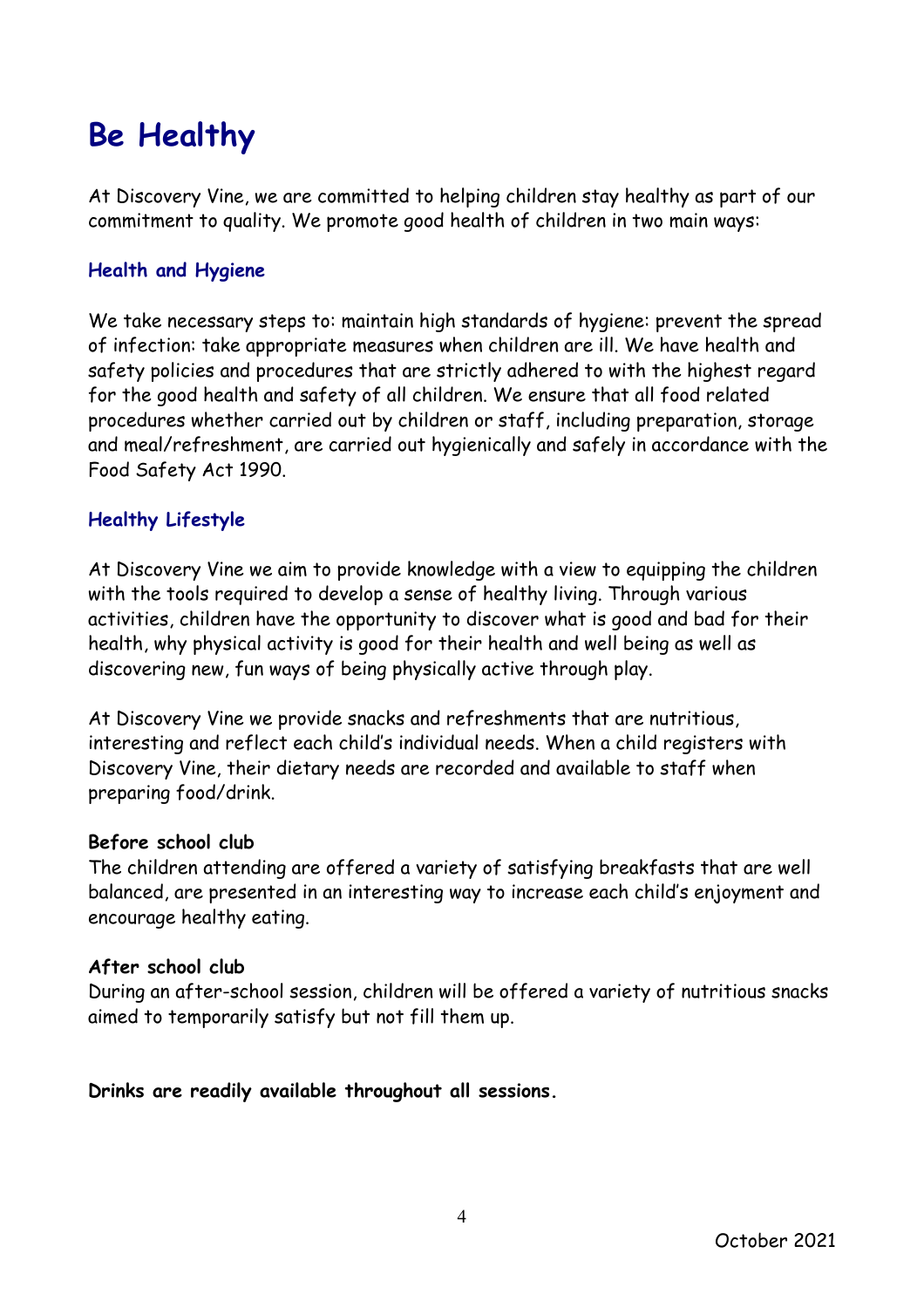# **Stay Safe**

In addition to promoting a Healthy Environment, we are committed to helping children stay safe as part of our commitment to quality.

We believe that all aspects of caring for children revolve around safety; the child's safety and those caring for the child, the environment the child is cared for within and the equipment that the child has access to, and therefore is the underpinning and overarching framework that Discovery Vine operates in each of its centres.

We have the responsibility of caring for your children and we take that responsibility very seriously. We ensure through rigorous procedures such as risk assessments, Health and Safety Policy and Procedures, regular cleaning and maintenance procedures, codes of behaviour for staff and children and club rules that your children are safe.

The security of children and staff is given high priority. The external doors at each centre are fitted with security locks, which only allow external access during session times to people granted entrance by a member of appropriately trained staff. All visitors are signed in and out and their arrival is announced to all the staff and children present.

Due to the day-to-day contact that Discovery Vine has with children, we recognise that we are particularly well placed to observe changes in behaviour. Therefore, we would like to offer reassurance to you, that where this appears to a member of staff, you will be informed at the earliest opportunity. On a more serious note, we also have a responsibility to recognise outward signs of abuse and/or monitor changes in children's behaviour and should we suspect a child may have been abused, we are required as part of the local Children's Safeguarding Assurance Partnership (CSAP), to report our concern to the Social Services Department.

#### **Clothing and sun protection**

We ask that you help us to keep your child safe by ensuring that your child is appropriately equipped to attend the club. We respectfully ask that children attend the club wearing suitable clothing and footwear as the children will be involved in physical and craft activities throughout sessions.

For reasons of safety we would advise that children should not be allowed to wear jewellery.

If children would prefer to wear different shoes/trainers for outside play, these should be brought in a named carrier bag.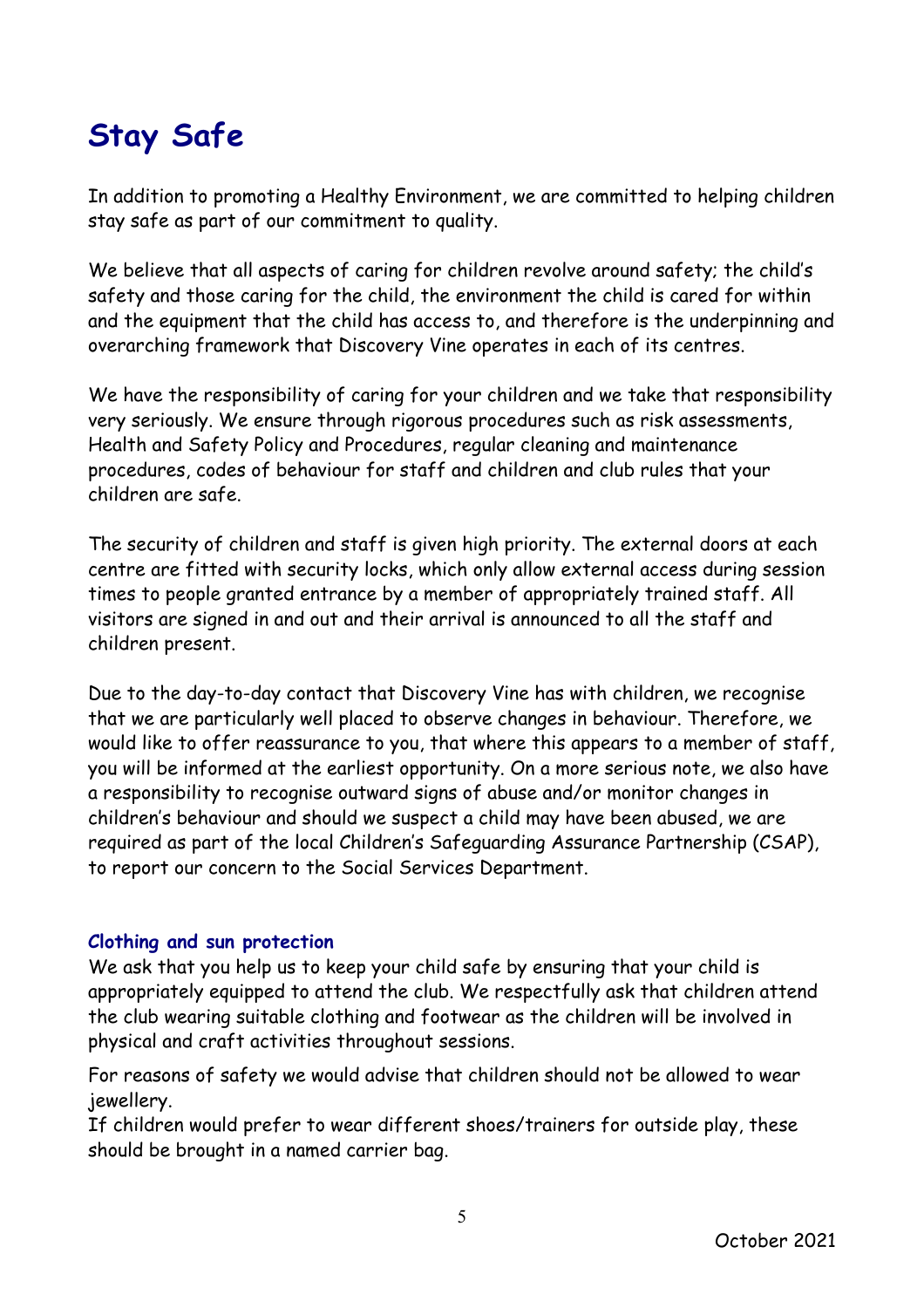While every effort will be made to minimise exposure to the sun in the summer months we advise that children should be sent to the club wearing sun cream and be provided with a named sun hat.

If you would like your child to have a further application of cream for After School Club this should be sent with a letter authorising this.

### **Accidents**

Unfortunately we are aware that despite our best efforts to prevent them, accidents will and do happen.

If your child has an accident whilst at the club and it can be dealt with by a member of staff, this will be done, as there is a well-stocked first aid box on the premises and a trained first-aider. An accident form will be completed that you will be asked to sign when you collect your child.

In the event of an emergency or accident that obviously requires hospital attention; you or the emergency contact will be notified immediately. An assistant from the club will accompany your child to hospital in an ambulance, if necessary.

#### **Medication**

Please note that the only medication that will be administered whilst at the club will be inhalers and epipens (used to treat allergies). These will only be administered by trained staff and on signed authorisation from the parent.

Other medicines may be administered at the discretion of the club supervisor. All medication of this kind should be handed to the supervisor so that it can be kept in a safe place out of the reach of the children. You will be required to complete a medication form and to sign it at the end of each session that your child has been given the medication.

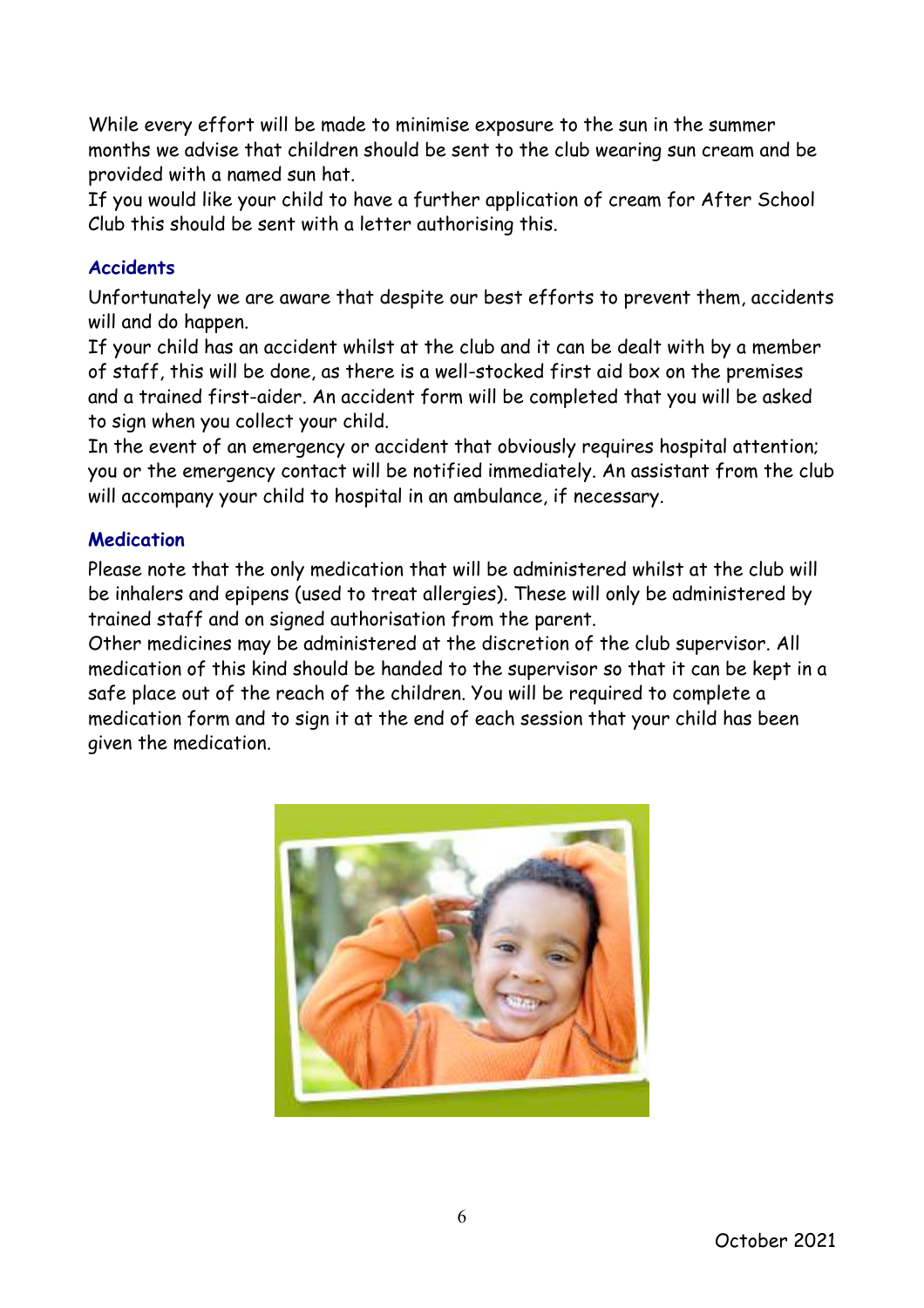# **Enjoy and Achieve**

At Discovery Vine we believe that children need to be active and experience hands on learning opportunities in order to enjoy and achieve. The safety and welfare of children attending Discovery Vine is always paramount, but having fun comes next!

Therefore, our activities are carefully structured around helping children enjoy and achieve, to be healthy, to stay safe and to make a positive contribution to the club and the wider community. Having these focussed areas ensures our activities are well planned, purposeful, have appropriate elements of adult supervision/intervention and are appropriate for the age, developmental needs and behaviour of all the children in our care.

We have excellent resources and facilities including both indoor and outdoor activities, which are accessible to all of the children. All of our activities are considered high quality positive play opportunities that offer the opportunity to develop children's spiritual, emotional, physical, social and intellectual capabilities. Activities include: arts; sculpture; textiles; drawing; music; reading; dance; drama; computers; cooking; eating; outdoor activities; special interests; games; sports; relaxing; talking; the environment; celebrating birthdays; spending time with friends.

We acknowledge the importance of unplanned activities that develop throughout a session as well as child led activities and as such, our planning allows for this.

We also acknowledge the importance of encouraging children and their parents to be involved in planning activities and therefore each centre has a consultation system. For example, suggestion boxes, parental questionnaires, daily diary in which we can record suggestions/ recommendations/ improvements. We also encourage the children to complete 'child friendly' activity evaluation sheets, which help us to ensure such valuable information is obtained and implemented where necessary.

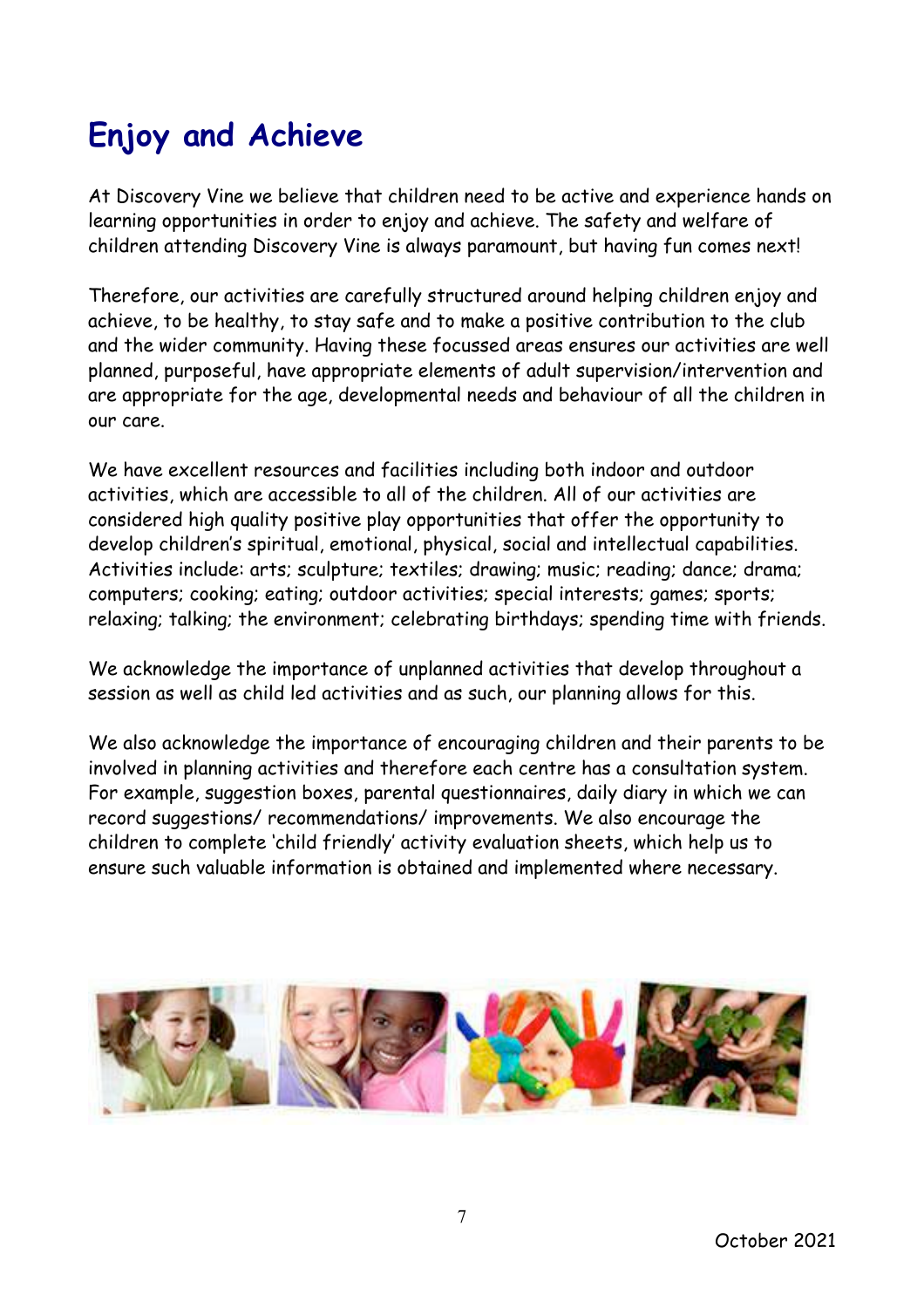# **Make a Positive Contribution**

At Discovery Vine, children are given the opportunity to make a positive contribution to their childcare and to the wider community.

We recognise and respond to the fact that all children have uncertainties and questions to ask. We welcome children from all backgrounds giving them a basis for understanding that all children are not the same, accepting this and have the ability to recognise positive differences between themselves.

At Discovery Vine, we ensure that all children can access our activities and enjoy and achieve their own academic and social potential. Children are encouraged to think and reflect how to relate to others and how to best use their talents and capabilities.

Bullying, of any sort, is not tolerated at Discovery Vine and the children are made aware of this unacceptable behaviour through the example set by the well-ordered and caring environment that we provide. Behaviour is managed within the Club by promoting positive behaviour and ignoring negative behaviour, behaviour that endangers the enjoyment or well-being of others will need intervention to manage.

In order for children to make a positive contribution to the wider community, we believe in having close on-going contacts with parents, carers and schools and are committed to building good relationships to ensure this is carried out. We acknowledge that if a child is behaving unacceptably at the Club, it is likely that similar patterns are apparent at home or at school. Positive action is taken by staff to overcome unacceptable or disruptive behaviour, which will involve discussions with you and, if necessary, with schoolteachers although this will only be undertaken by the centre supervisor.

To support the children and offer them maximum opportunity to make a positive contribution to the club and therefore, wider community, we employ a key worker system in each centre to ensure that children's needs are fully met. On registration, each child will be allocated a key-worker from the staff team. The child's keyworker is the main person responsible for monitoring the child's well-being on a daily basis and for ensuring that information is exchanged with the child's parent or carer.

The relationship between you and us is crucial to your child's well-being, development and progress at Discovery Vine. Children benefit most where there is a trusting and mutually supportive partnership and therefore we welcome you into the setting and aim to ensure that there is a two-way flow of information, knowledge and expertise.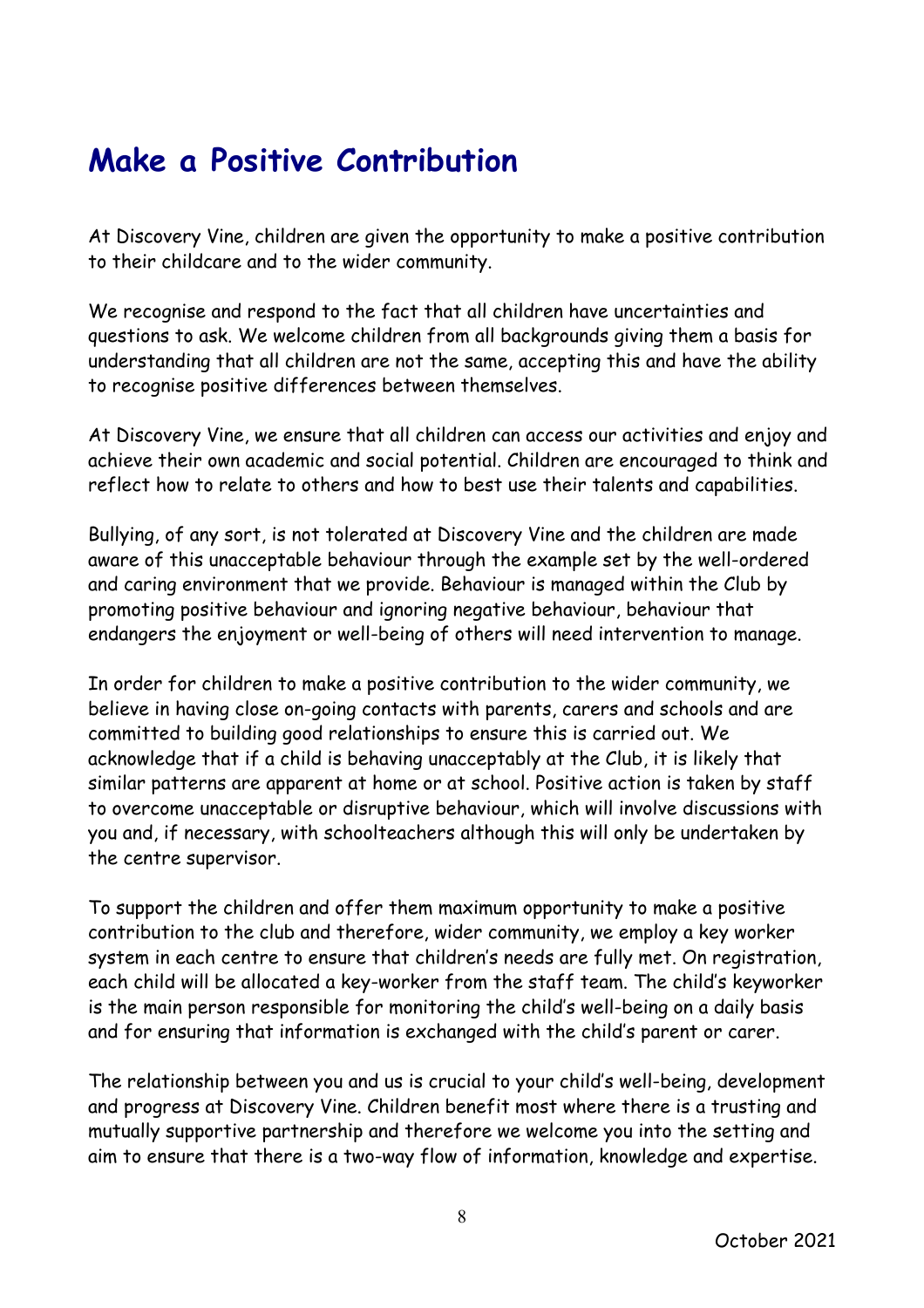# **Gain Skills for the Future**

We respect and respond actively to the fact that children's confidence and selfesteem can be helped to develop by providing a warm and secure environment. We strive to create a friendly, open atmosphere where children and adults are encouraged to value and respect other children, staff, parents and the environment, with all having the opportunity to take part in and belong equally to the scheme. A non-authoritarian approach is promoted by staff through example setting, clear boundaries, having consistent methods and by having close on-going contacts with parents, carers and schools, which encourages a learning process through discussion.

There are simple rules that children in the Club are expected to follow and which they are involved in setting to ensure boundaries are clear. These include: Talk to each other, Listen to each other, Ask for help when we need , Tell someone when we are not happy, Respect each other, Respect the toys that we use, so that we are safe and happy!

We believe that by giving children the respect to be responsible will empower them to become more independent and help them to learn to distinguish right from wrong.

We have a range of readily accessible resources available to promote development and learning through play in all areas. A wide range of activities and opportunities are offered to develop critical thinking, problem solving, curiosity and a desire to discover and explore.

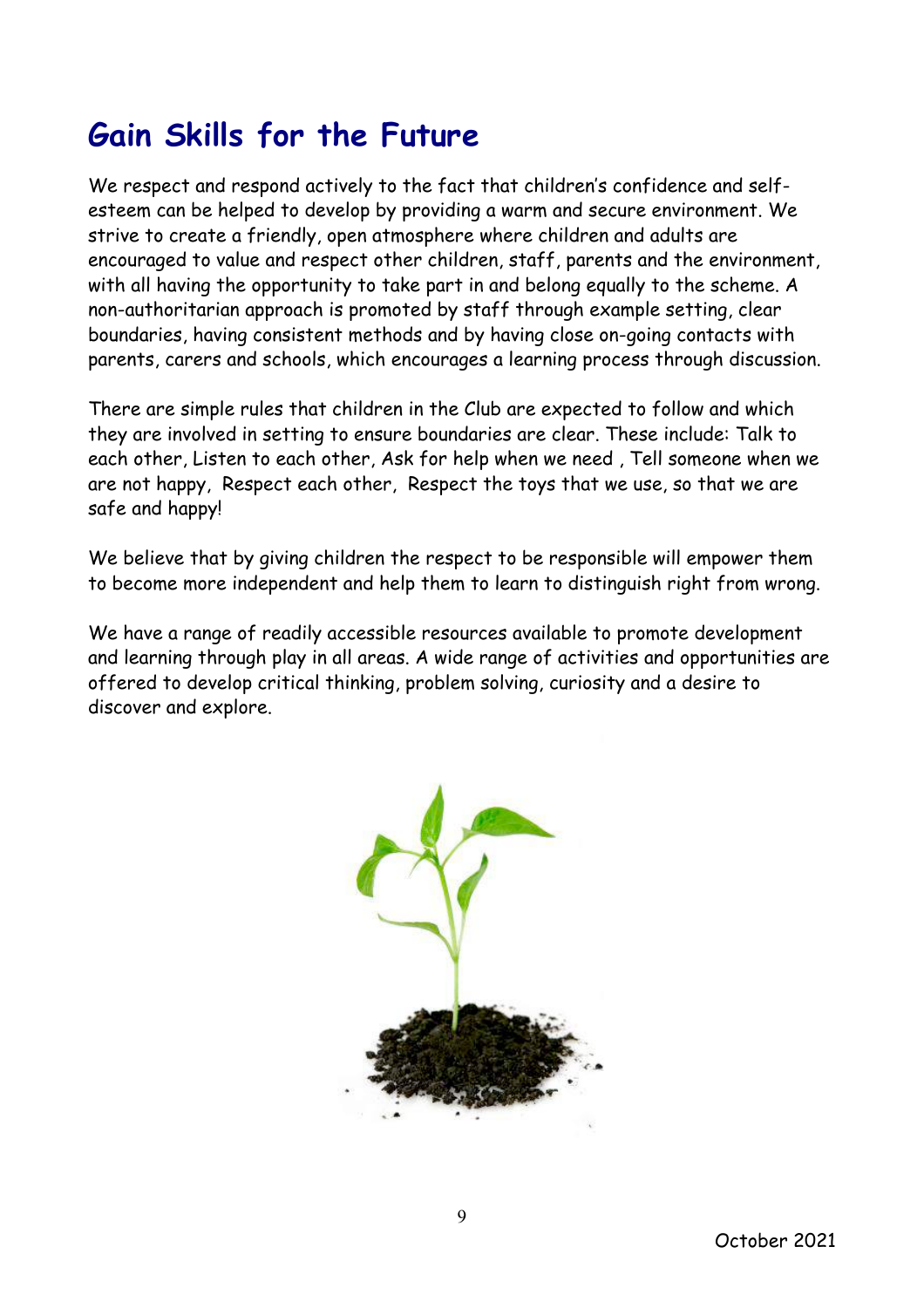# **Organisation**

Discovery Vine is owned and managed by Jane Shepherd and Lynda Garbutt who are both qualified to degree level in childcare and have been awarded Early Years Professional Status. They ensure Discovery Vine is high quality by meeting all legal responsibilities to provide consistent care that does not put your child's safety and welfare at risk and only employing suitable staff with relevant training, qualifications and experience. All staff are subjected to an enhanced criminal record check prior to working with children.

## **Contact details:**

| Office Address: | 14 Dukes Meadow<br>Ingol<br>Preston<br>Lancashire<br>PR2 7AR |
|-----------------|--------------------------------------------------------------|
| Telephone:      | 01772 731808                                                 |
| Email:          | <u>jane@discoveryvine.co.uk</u><br>Iynda@discoveryvine.co.uk |
| Website:        | www.discoveryvine.co.uk                                      |

## **Ofsted Registration Number: EY493026**

| Setting Address: | <b>Garstang Community Primary School</b> |
|------------------|------------------------------------------|
|                  | Oak Road                                 |
|                  | Garstang                                 |
|                  | Preston                                  |
|                  | Lancashire                               |
|                  | PR3 1HT                                  |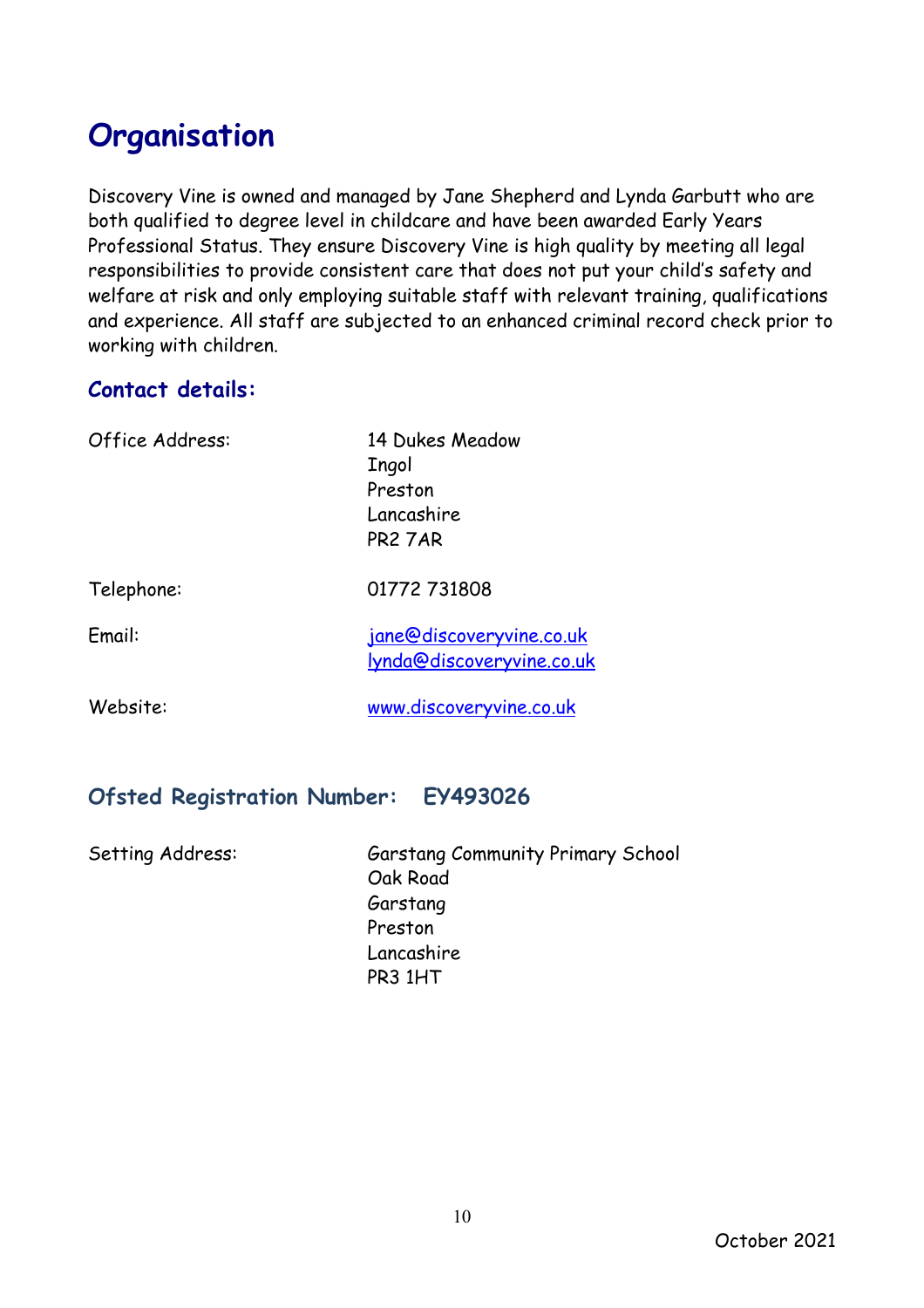## **Privacy Notice**

We are committed to ensuring that any personal data we hold about you and your child is protected in accordance with data protection laws and is used in line with your expectations.

This privacy notice explains what personal data we collect, why we collect it, how we use it and how we protect it.

Name of data protection officer: **Jane Shepherd** 

#### **What personal data do we collect?**

We collect personal data about you and your child to provide care and learning that is tailored to meet your child's individual needs. We also collect information in order to verify your eligibility for free childcare as applicable.

#### **Personal details that we collect about your child include:**

- your child's name, date of birth, address, health and medical needs, development needs, and any special educational needs.

- Where applicable we will obtain child protection plans from social care and health care plans from health professionals.

- We will also ask for information about who has parental responsibility for your child and any court orders pertaining to your child.

#### **Personal details that we collect about you include:**

- your name, home and work address, phone numbers, emergency contact details, and family details. This information will be collected from you directly in the registration form.

If you apply for up to 30 hours free childcare, we will also collect:

- your national insurance number or unique taxpayer reference (UTR), if you're selfemployed. We may also collect information regarding benefits and family credits that you are in receipt of.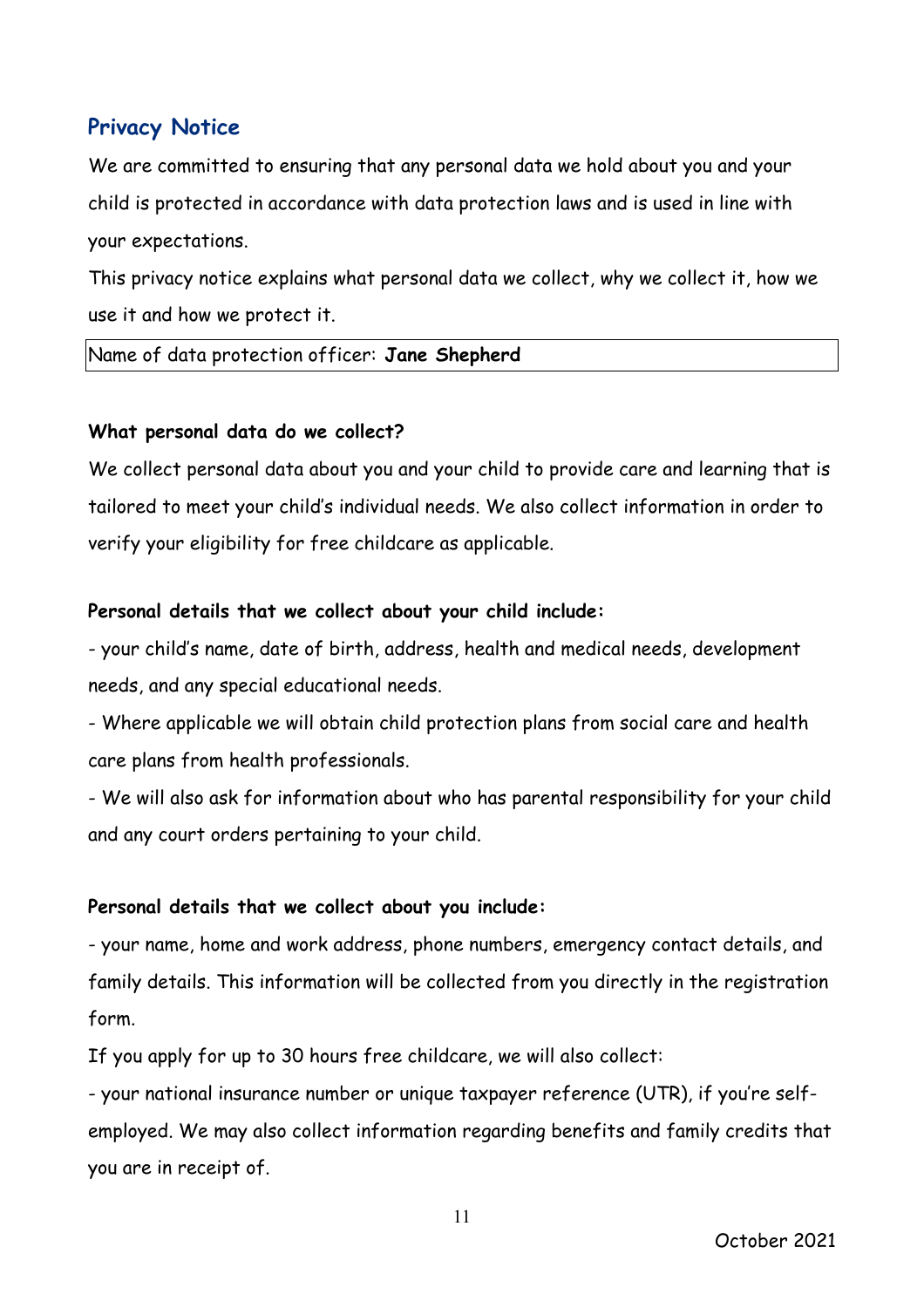#### **Why we collect this information and the legal basis for handling your data**

We use personal data about you and your child in order to provide childcare services and fulfil the contractual arrangement you have entered into. This includes using your data to:

- contact you in case of an emergency

- to support your child's wellbeing and development

- to manage any special educational, health or medical needs of your child whilst at our setting

- to carry out regular assessment of your child's progress and to identify any areas of concern

- to maintain contact with you about your child's progress and respond to any questions you may have

- to process your claim for up to 30 hours free childcare

- to keep you updated with information about our service

With your consent, we will also record your child's activities for their individual learning record. This may include photographs and videos. You will have the opportunity to withdraw your consent at any time, for images taken by confirming so in writing.

We have a legal obligation to process safeguarding related data about your child should we have concerns about their welfare. We also have a legal obligation to transfer records and certain information about your child to the school that your child will be attending (see Transfer of Records policy).

#### **Who we share your data with**

In order for us to deliver childcare services we will also share your data as required with the following categories of recipients:

- Ofsted during an inspection or following a complaint about our service
- banking services to process chip and pin
- the Local Authority (where you claim up to 30 hours free childcare as applicable)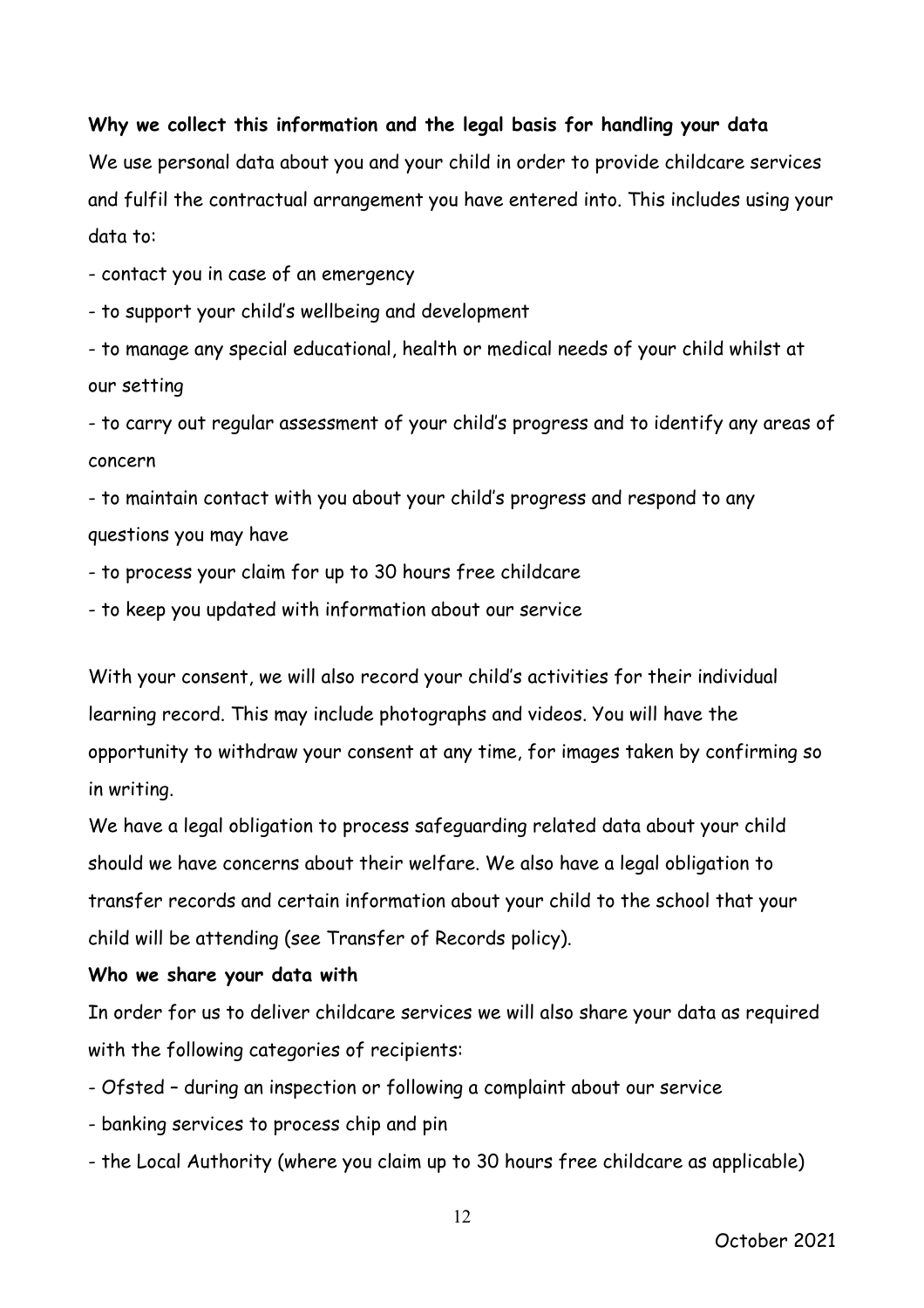- the government's eligibility checker (as above)

- our insurance underwriter (if applicable)
- our setting software management provider
- the school that your child will be attending

#### **we will also share your data if:**

- We are legally required to do so, for example, by law or by a court

- to enforce or apply the terms and conditions of your contract with us;

- to protect your child and other children; for example by sharing information with social care or the police;

- it is necessary to protect our or others rights, property or safety

- We transfer the management of the setting, in which case we may disclose your personal data to the prospective buyer so they may continue the service in the same way.

We will never share your data with any other organisation to use for their own purposes

#### **How do we protect your data?**

We protect unauthorised access to your personal data and prevent it from being lost, accidentally destroyed, misused, or disclosed by:

- Checking our setting software management provider (Parenta Ltd) protects any personal data we place about you or your child on their system in accordance with data protection laws.
- Checking our online learning journal service provider (Tapestry) protects any personal data we place about you or your child on their system in accordance with data protection laws.
- Taking care of passwords
- Taking care not to install software on computers that may compromise security
- Taking care not to access material from inappropriate places where it can't be kept appropriately confidential
- Keeping all written records in a secure location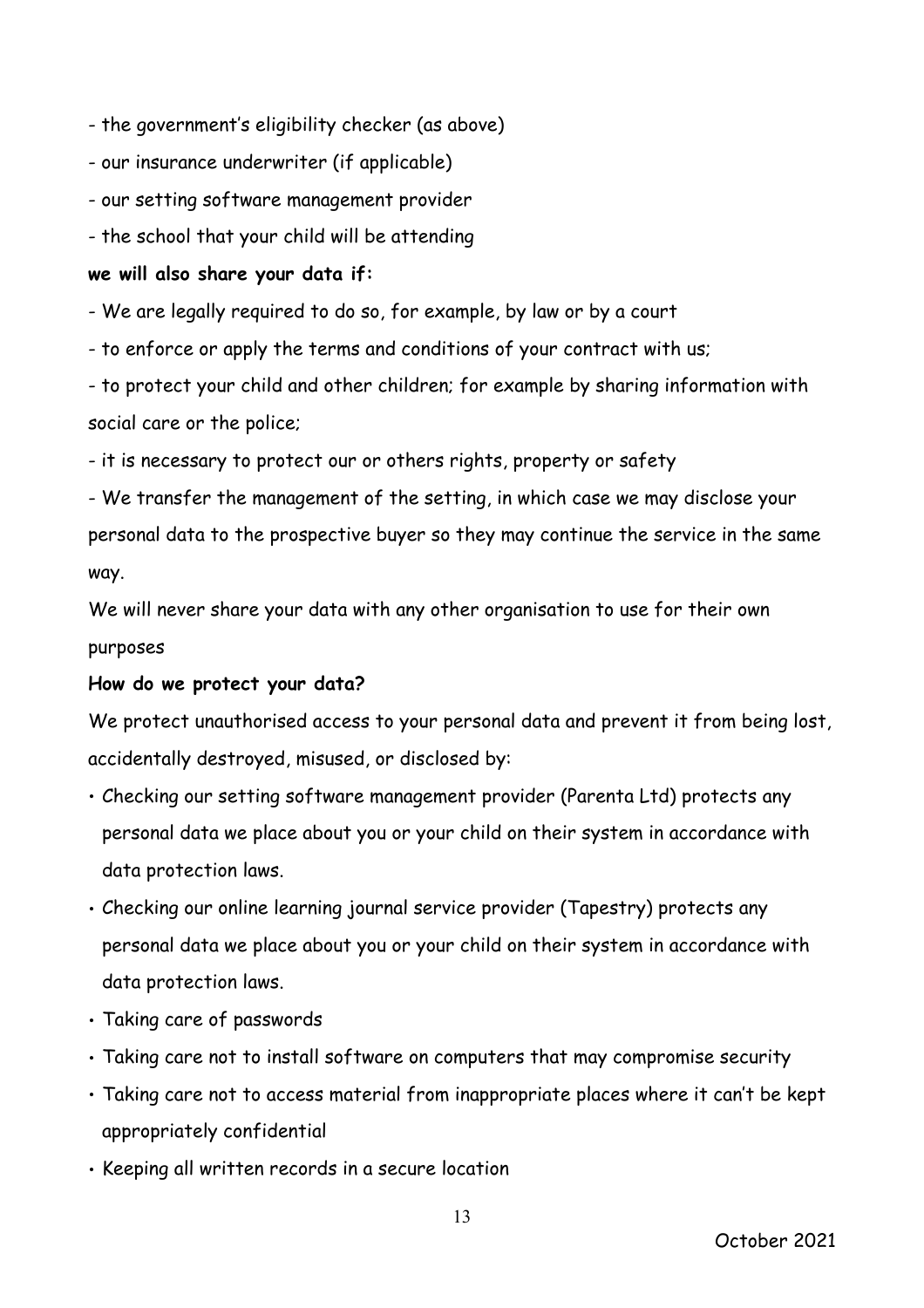#### **How long do we retain your data?**

We retain your child's personal data for up to 3 years after your child no longer uses our setting, or until our next Ofsted inspection after your child leaves our setting. Medication records and accident records are kept for longer according to legal requirements. Your child's learning and development records are maintained by us and handed to you when your child leaves.

In some instances (child protection, or other support service referrals) we are obliged to keep your data for longer if it is necessary to comply with legal requirements (see our Children's and Provider Records policies).

#### **Automated decision-making**

We do not make any decisions about your child based on automated decision-making.

#### **Your rights with respect to your data**

You have the right to:

• request access, amend or correct your/your child's personal data

• request that we delete or stop processing your/your child's personal data, for example where the data is no longer necessary for the purposes of processing; and • request that we transfer your, and your child's personal data to another person If you wish to exercise any of these rights at any time or if you have any questions, comments or concerns about this privacy notice, or how we handle your data please contact us. If you continue to have concerns about the way your data is handled and remain dissatisfied after raising your concern with us, you have the right to complain to the Information Commissioner Office (ICO). The ICO can be contacted at Information Commissioner's Office, Wycliffe House, Water Lane, Wilmslow, Cheshire, SK9 5AF or [ico.org.uk/](https://ico.org.uk/)

#### **Changes to this notice**

We keep this notice under regular review. You will be notified of any changes where appropriate.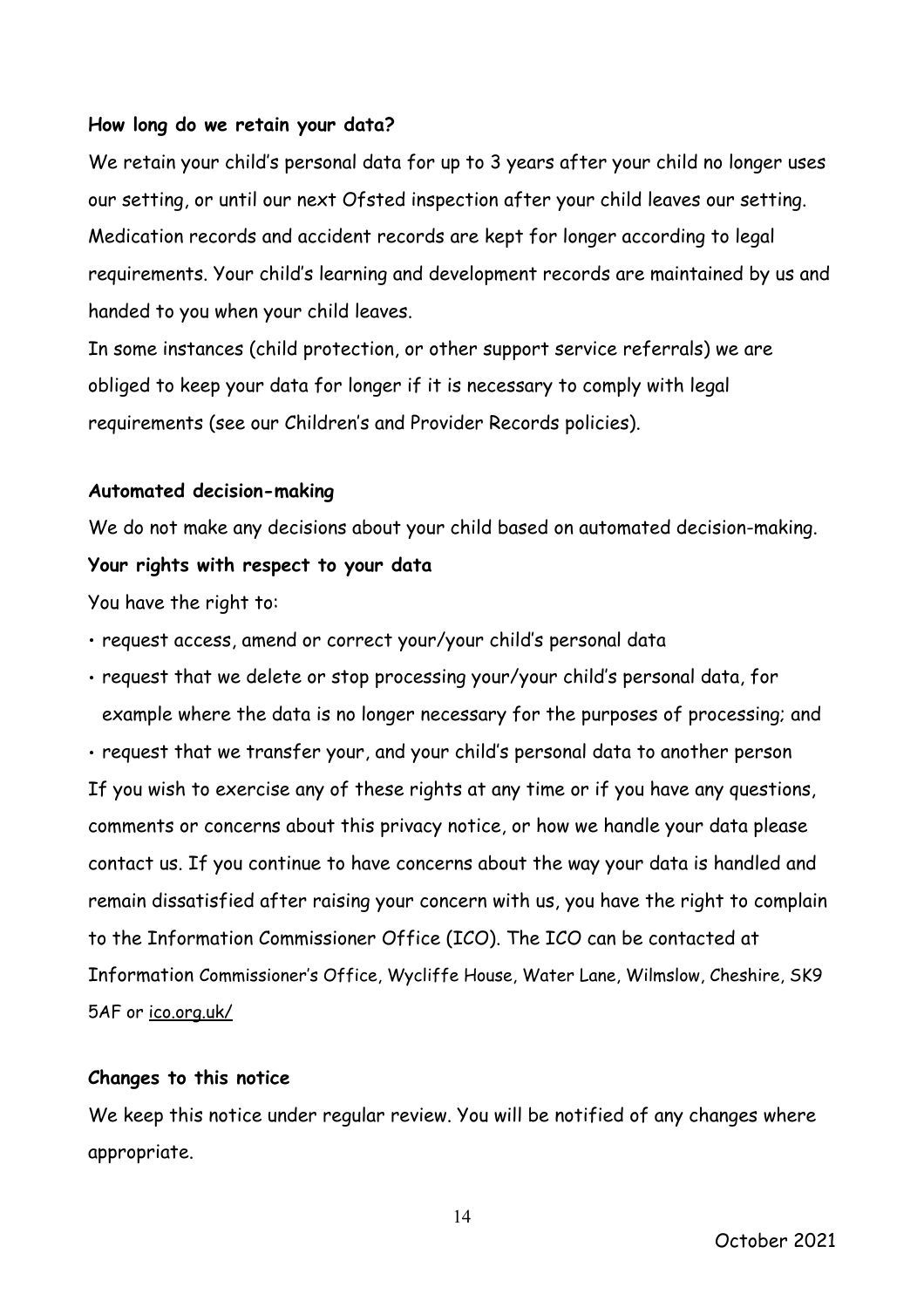# **Admissions Policy**

Children may be registered with Discovery Vine and commence attendance at a club at any time throughout the year providing there is a place available. When the club sessions are full, a waiting list system will be put into operation. Places are allocated, giving priority to children who fall into the following categories:

- 1. Children who already attend the club and require extra sessions
- 2. Siblings of children who already have places
- 3. Children who are already registered with Discovery Vine
- 4. Children requiring full time places
- 5. Children requiring part time places
- 6. Children who require irregular sessions

Each category will also be sorted by the date that the child has been placed on the waiting list.



## **Holiday Care:**

**Cottam Primary School, Haydocks Lane, Cottam, Preston PR4 0NY / Longsands Community Primary School, Longsands Lane, Fulwood, Preston PR2 9PS.** 

Discovery Vine operate a Holiday Clubs at both Cottam Primary School and Longsands Community Primary School during the school holidays. Please ask for Holiday Club information and registration form if you would like to use this service.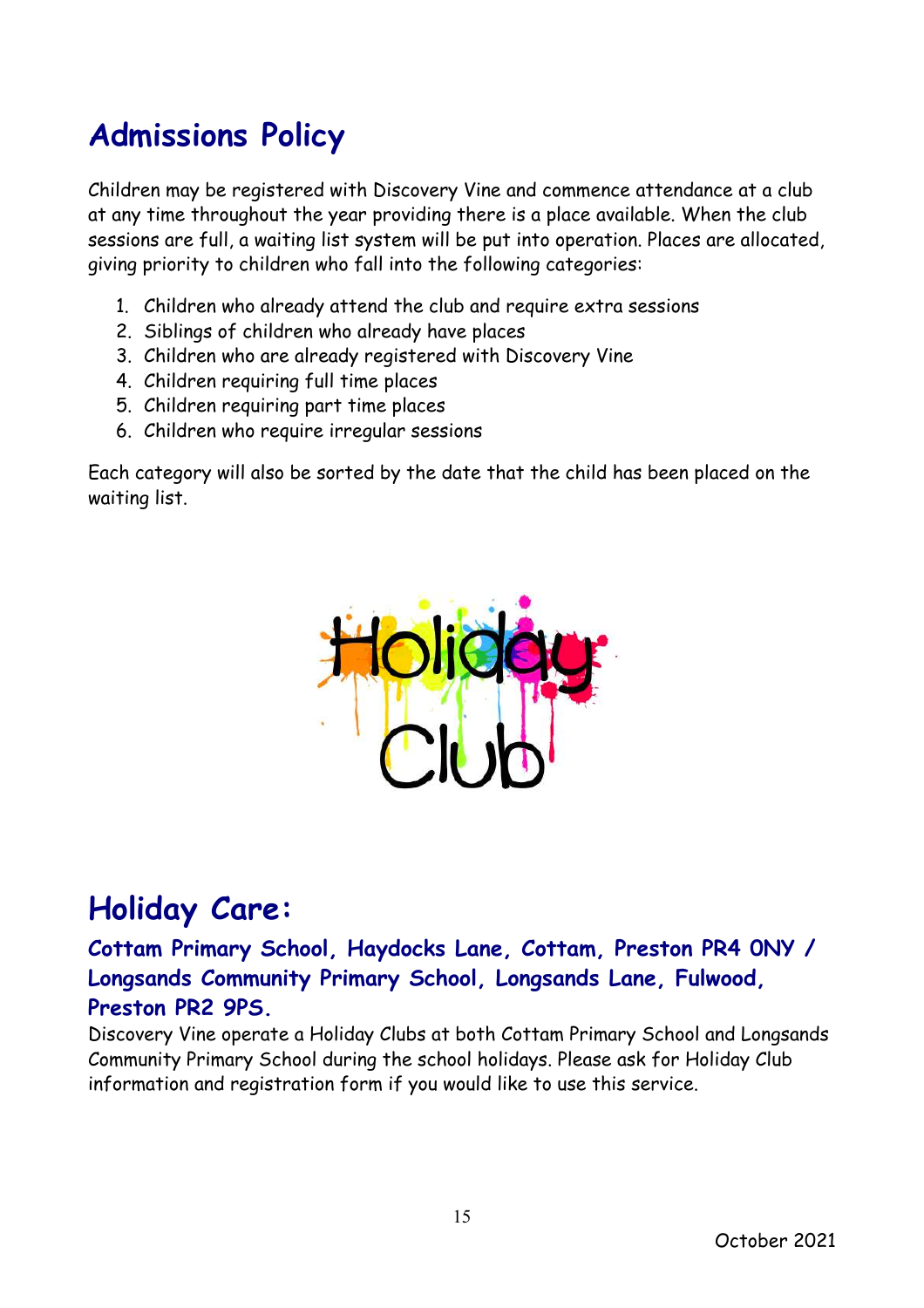# **Booking and Fees:**

You will need to complete a child registration and booking form to book your child into the Before or After School Club. Once a place has been allocated to your child you will be guaranteed the place. You will not need to re-book each year/term.

Four weeks notice must be given to cancel your child's place (regular booked sessions).

Sessions booked at the 'extra session' rate in the out of school club may be cancelled with no charge up to 24 hours before the session start time.

Fees will be charged in advance. Invoices will be issued on the 1st of each month with payment due by the 25th unless paying by direct debit, regular voucher payments or thorough student finance. For example, September fees will be invoiced on 1st August and will be due for payment by 25th August.

- All absences must be paid for
- Inset days will not be charged for

## **Payments**

Payments may be made by:

- Direct debit
- Debit / credit card by phoning the office (01772 731808)
- Bill Payment Sort Code: 01-03-32, Account Number: 28044002 (please quote your child's name for reference)
- Childcare Vouchers
- Government tax free childcare account
- Student finance

**Please note:** Non payment of fees will result in cancellation of your child's place.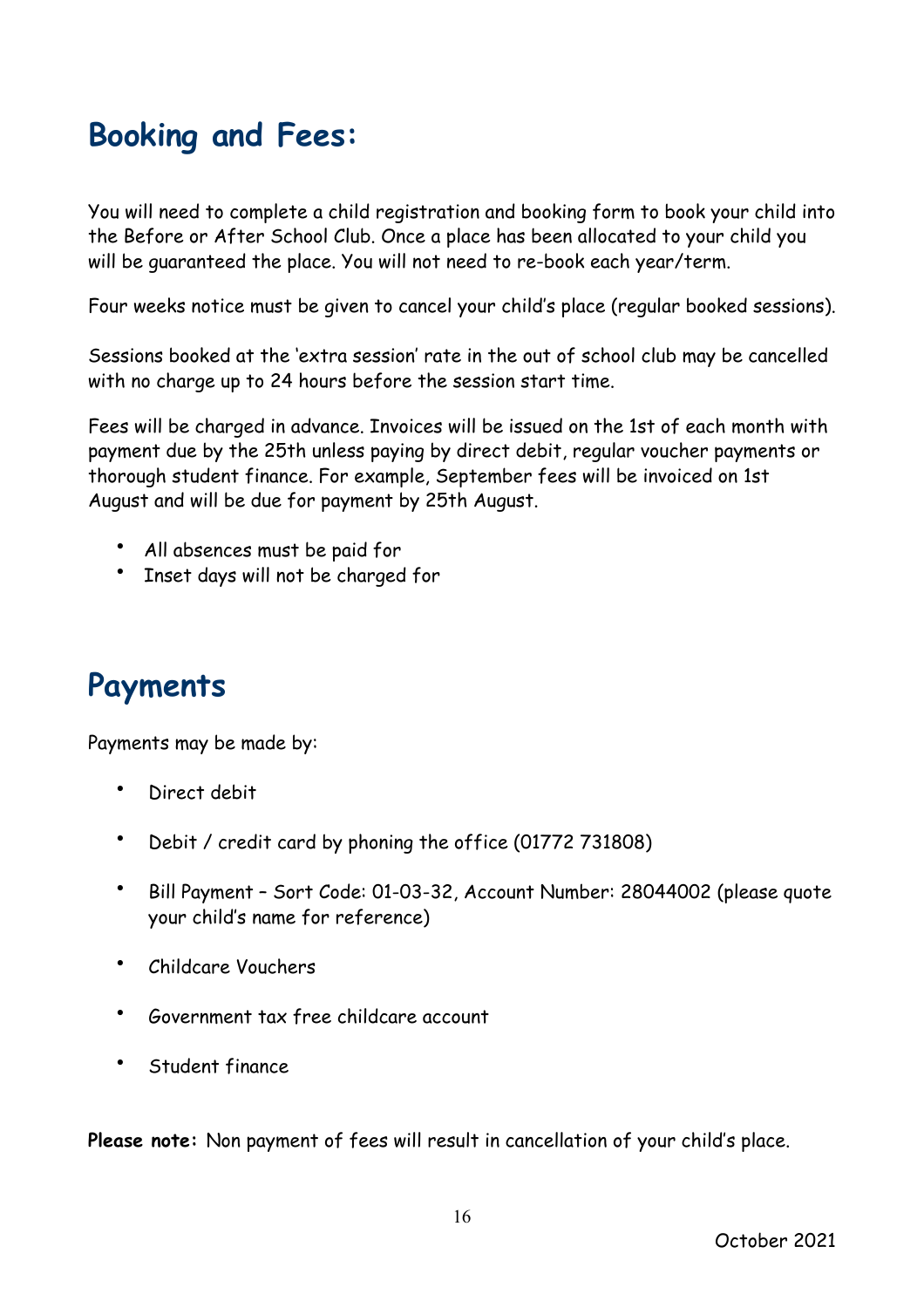## **Complaints**

From time to time a parent or child may feel that they have a complaint against some aspect of a club, or an individual member of staff. Although we aim to resolve any problems in an informal way as soon as they occur, if you do not feel your problem has been resolved then you should follow the complaints procedure below:

- 1. If possible, discuss the matter with the supervisor and see if it can be resolved. Sometimes problems can easily be resolved by discussion.
- 2. If you are not happy with the response you get from him / her or it is a matter you do not wish to discuss with him / her, then you need to put your complaint

in writing to the Management of Discovery Vine Childcare Services. The Management will acknowledge your complaint. They will then investigate the complaint together with the response at a specially convened meeting. The Management will send a reply within four weeks outlining how the complaint was investigated and detailing the outcome.

3. At any stage in the above procedure, individual members of staff have the right to reply to any complaint at any stage. Any complaints or concerns about the way the club is being run can also be forwarded to Ofsted: -

Applications, Regulatory and Contact (ARC) Team, Ofsted, Piccadilly Gate, Store Street, Manchester M1 2WD or phone: 0300 123 1231

For more information about Ofsted's role as the regulator of childcare visit: **[www.gov.uk/ofsted](http://www.gov.uk/ofsted)**

The Information Commissioner's Office (ICO) can be contacted if you have made a complaint about the way your data is being handled and remain dissatisfied after raising your concern with us. For further information about how we handle your data, please refer to the Privacy Notice given to you when you registered your child at our setting. The ICO can be contacted at Information Commissioner's Office, Wycliffe House, Water Lane, Wilmslow, Cheshire, SK9 5AF or ico.org.uk

Our full complaints procedure can be found in our policies and procedures.

(10.9- Making a complaint)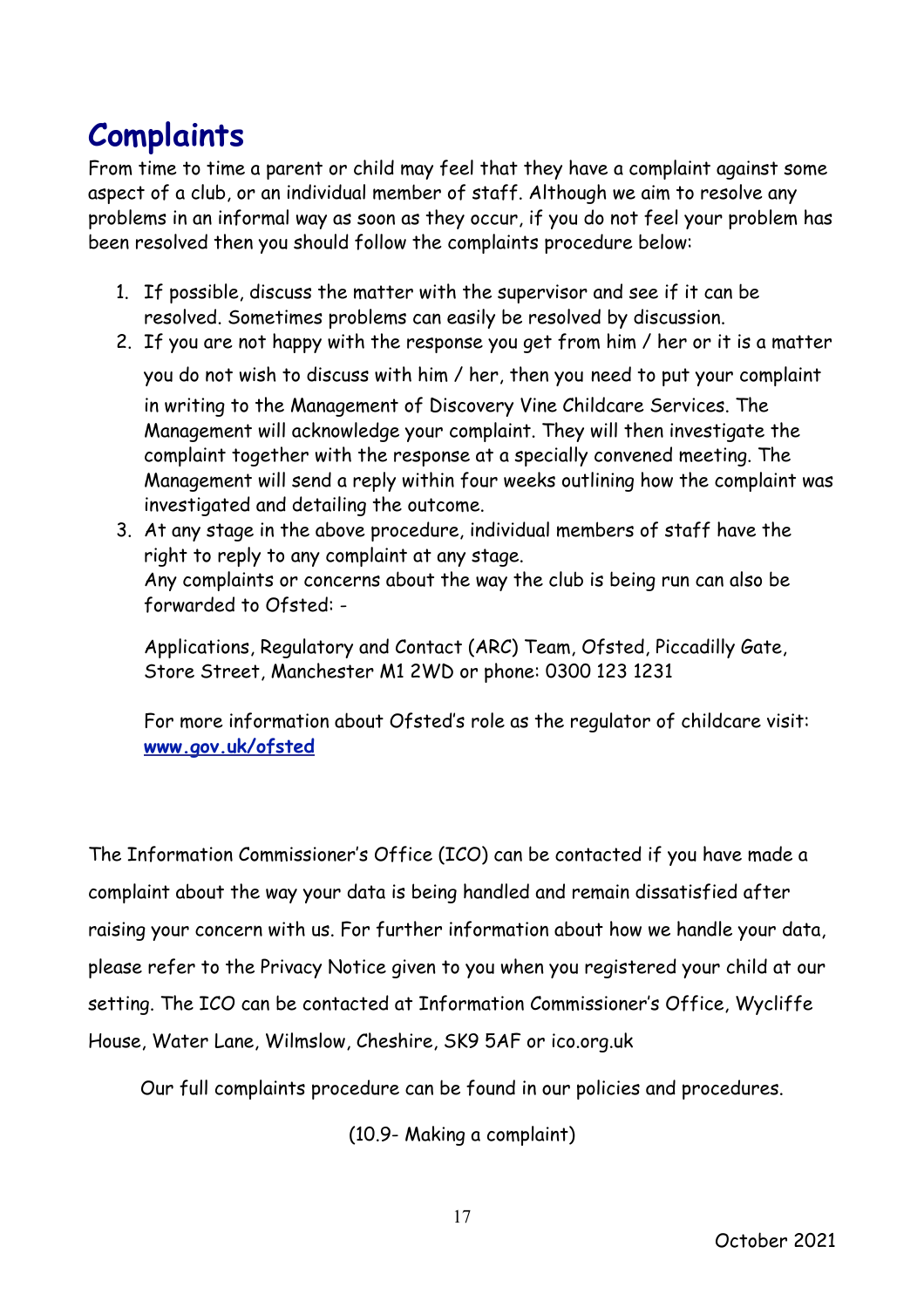# **Policies and Procedures**

A full copy of our policies and procedures can be found on the registration desk in each setting and parents are invited to read and comment on them. As these documents evolve with changes in law, legislation and best practice it is not practical to provide full copies to parents. However, if you wish to have a copy of specific policies then please ask the club supervisor:

Discovery Vine's Policies and Procedures are numbered and separated into 10 areas:

## **1. Child Protection**

- 1.1 Safeguarding children, young people and vulnerable adults
- 1.2 Responding to safeguarding or child protection concerns
- 1.3 Allegations against staff, volunteers or agency staff
- 1.4 Visitor or intruder on the premises
- 1.5 Uncollected child
- 1.6 Missing child
- 1.7 Incapacitated parent
- 1.8 Death of a child on-site
- 1.9 Looked after children
- 1.10 E-safety
- 1.11 Staff / key person supervision

### **2. Suitable People**

- 2.1 Employment
- 2.2 Staff deployment
- 2.3 Deployment of volunteers
- 2.4 Student placements

## 3. **Staff Qualifications, Training, Support and Skills**

- 3.1 Induction of staff, volunteers and managers
- 3.2 First aid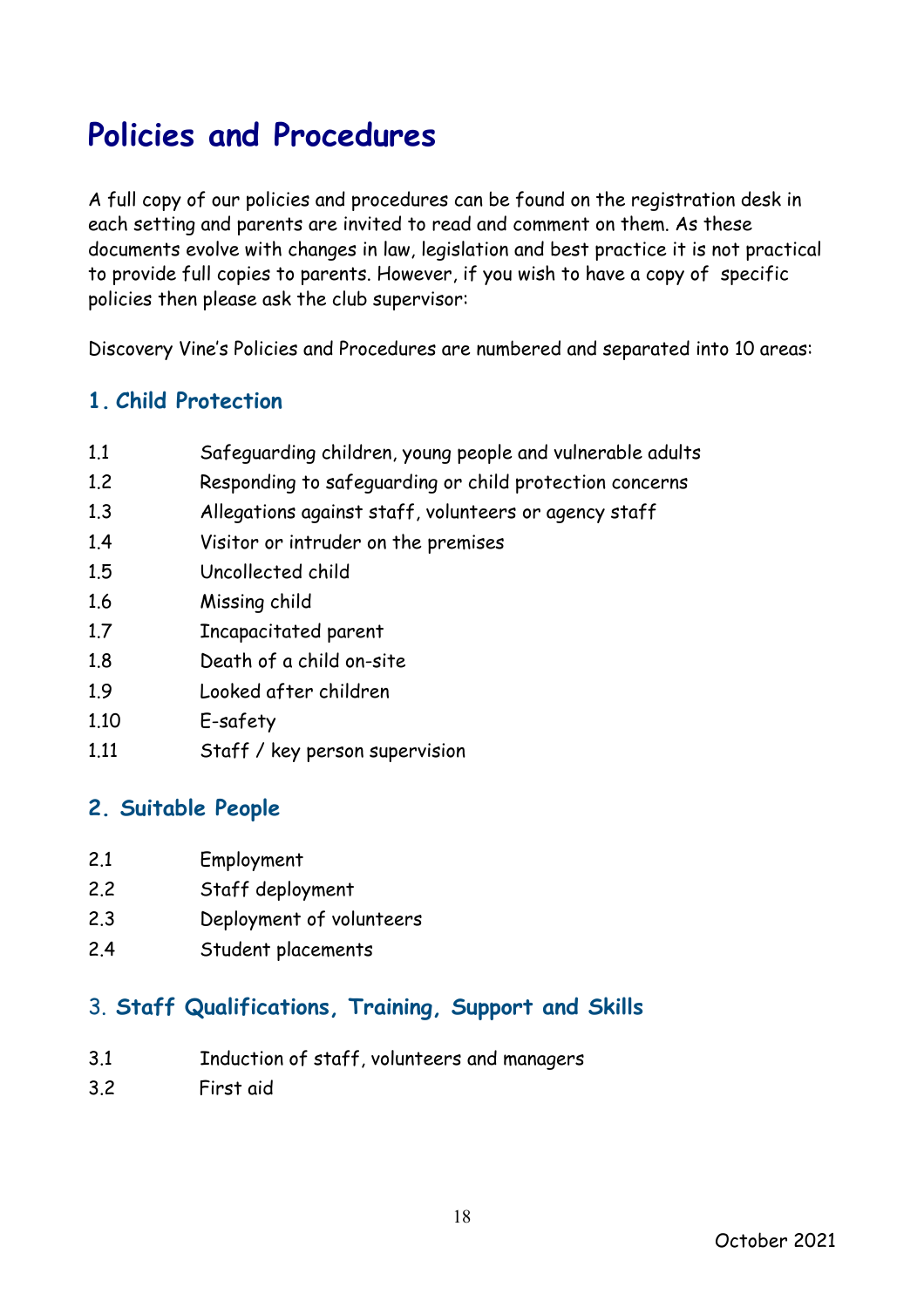## **4. Key Person**

4.1 The role of the key person

### **5. Child Ratios**

5.1 Staffing

## **6. Health**

- 6.1 Health policy statement
- 6.2 Accidents and emergency treatment
- 6.3 Administration of medicine
- 6.4 Life-saving medication and invasive treatments
- 6.5 Allergies and food intolerance
- 6.6 Poorly children
- 6.7 Oral health
- 6.8 Intimate care and nappy changing
- 6.9 Food safety and nutrition
- 6.10 Food preparation, storage and purchase
- 6.11 Food for play and cooking activities
- 6.12 Menu planning and nutrition
- 6.13 Meeting dietary requirements

### **7. Managing Behaviour**

7.1 Promoting positive behaviour

## **8. Safety and Suitability of Premises, Environment and Equipment**

- 8.1 Health and safety general standards
- 8.2 Risk assessment
- 8.3 Rooms, stair ways and corridors
- 8.4 Kitchen / food preparation areas
- 8.5 Children's bathrooms / changing areas
- 8.6 Short trips, outings and excursions
- 8.7 Outdoors
- 8.8 Maintenance and repairs
- 8.9 Staff personal safety
- 8.10 Threats and abuse towards staff and volunteers
- 8.11 Entrances and approach to the building
- 8.12 Control of Substances Hazardous to Health (COSHH)